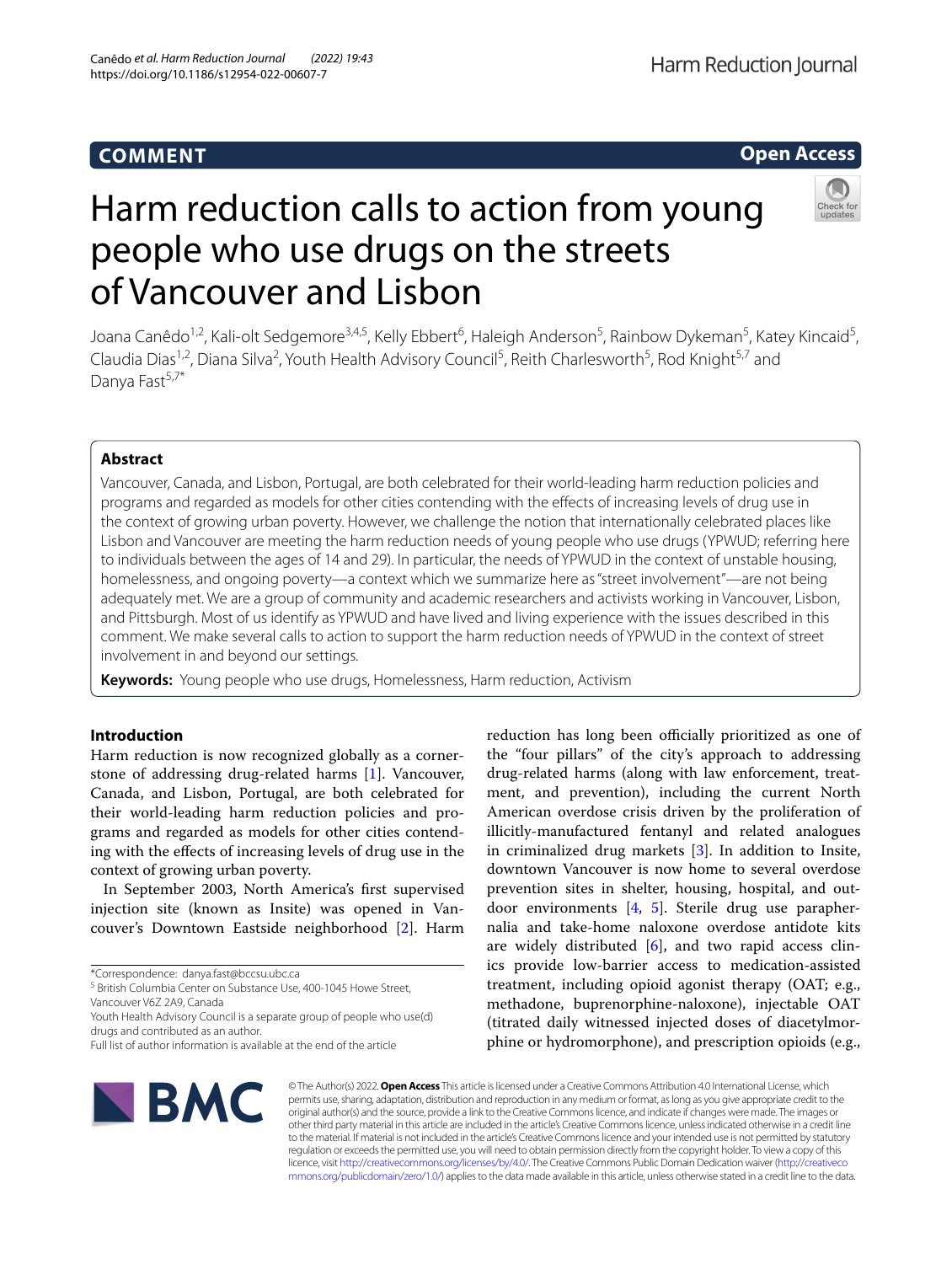hydromorphone tablets) and stimulants (e.g., dextroamphetamine tablets)  $[7, 8]$  $[7, 8]$  $[7, 8]$  $[7, 8]$ . The latter are "risk mitigation" prescriptions that were introduced during the COVID-19 pandemic to allow people who use drugs to better selfisolate, and avoid withdrawal and overdose while doing so [[9](#page-6-8)]. Drug checking services are also increasingly available in Vancouver [\[10\]](#page-6-9).

Portugal decriminalized the use, acquisition, and possession of all drugs in 2000, moving towards a public health approach that integrated harm reduction, prevention, dissuasion, treatment, and reintegration [[11,](#page-6-10) [12\]](#page-6-11). In Vancouver, there have been growing calls for the decriminalization of substance use, including recent protests during which tested, unadulterated heroin, crystal methamphetamine (meth), and cocaine were distributed to people who use drugs [\[13](#page-6-12)[–15\]](#page-6-13). In Lisbon as in Vancouver, there have been concerted efforts to draw people who use drugs into a continuum of care that ranges from the provision of sterile drug use paraphernalia to OAT (primarily methadone in this context) to abstinence-based residential drug treatment. In Lisbon, harm reduction programs are delivered via mobile units and outreach teams and in community health and drop-in centers and shelters [\[16](#page-6-14)]. The first mobile drug consumption room was opened in Lisbon in 2019. In 2021, twenty years after the start of decriminalization, the frst safer smoking and injection sites were opened in Portugal. While drug checking services have been available at music festivals for some time in this setting [[17\]](#page-6-15), they were made more widely available through a twice weekly drop-in program and mobile unit in Lisbon in 2019 and 2022, respectively.

In Vancouver and Lisbon, drug user activists and their allies have waged ferce battles for these policy reforms. There is no question that hard-won interventions like syringe exchanges, low-barrier OAT programs, peer-topeer overdose prevention (naloxone) programs, and drug consumption sites save lives. However, we challenge the notion that internationally celebrated places like Lisbon and Vancouver are meeting the harm reduction needs of young people who use drugs (YPWUD; referring here to

individuals between the ages of  $14$  $14$  and  $29$ ).<sup>1</sup> In particular, the needs of YPWUD in the context of unstable housing, homelessness, and ongoing poverty—a context which we summarize here as "street involvement"<sup>[2](#page-1-1)</sup> for the sake of brevity—are not being adequately met.

We are a group of community and academic researchers and activists working in Vancouver, Lisbon, and Pittsburgh[.3](#page-1-2) Most of us identify as YPWUD and have lived and living experience with the issues described in this comment. Several of us are playing an active role in shaping harm reduction in Vancouver and Lisbon. For example, one of us developed a youth-specifc intake form for overdose prevention and safer injecting sites in Vancouver and has been active in advocating for a safe supply of drugs for YWPUD as part of the Vancouver Area Network of Drug Users (VANDU), Drug User Liberation Front (DULF), and Coalition of Peers Dismantling the Drug War (CPDDW)'s protests, during which tested, unadulterated heroin, meth, and cocaine were distributed to people who use drugs  $[13, 14, 18]$  $[13, 14, 18]$  $[13, 14, 18]$  $[13, 14, 18]$  $[13, 14, 18]$  $[13, 14, 18]$  $[13, 14, 18]$ . Others of us have long been advocating for the greater availability of harm reduction information and peer-led harm reduction services through networks such as Youth RISE and EuroN-PUD. We have served as peer navigators for the frst mobile drug consumption room that opened in Lisbon in 2019. One of us started the peer-led group MANAS in Lisbon, which includes young people. MANAS provides a space for women and non-binary people who use drugs and are experiencing violence and other intersecting vulnerabilities to come together and engage in artistic and wellness practices, provide mutual support, and access harm reduction supplies as well as sexual and reproductive health care, food, and clothing. It is informed by a

<span id="page-1-0"></span> $1$  We acknowledge that this age range goes beyond many standard age range defnitions of "youth" (e.g., "youth" as referring to those between 14 and 24 years of age). Nevertheless, we retain the use of the term, and use it somewhat interchangeably with "young people" throughout this piece, in order to signal how many of us view ourselves and our activism, even as we pass age 24. Many of us strongly assert our continued inclusion in the youth category, and view ourselves and our harm reduction needs as distinct from older populations of people who use drugs.

<span id="page-1-1"></span> $2$  We recognize that the term "street involvement" is reductive and conceals as much as it reveals about the population that we are discussing in this comment. We use this term only for the sake of brevity (rather that repeating the descriptors of "homelessness, unstable housing, and ongoing poverty" throughout) and to draw attention to the more public nature of substance use among those who lack steady access to private, safe residences in which to consume drugs.

<span id="page-1-2"></span><sup>&</sup>lt;sup>3</sup> We were invited to author this comment by the journal as part of a special series on Young People, Drugs, and Harm Reduction. This special series is informed by an Advisory Board composed of young people who use drugs and their allies (also primarily young people under 30 years of age, as well as older PWUD and other experts). Feedback from this Advisory Board was used to generate a list of topics for invited comments, as well as a list of Advisory Board members who were interested in contributing to each. In composing the fnal author teams, we prioritized the inclusion of young people with lived and living experience in relation to the comment topics and also sought to bring young people together across geographies. DF coordinated the writing of the comment across several meetings with the author team, and also produced the frst draft of the manuscript in collaboration with JC, KS, and KE. All other authors contributed to refning the content and writing across several meetings. Revisions to the comment were undertaken by DF, JC, and KS, with fnal approval being provided by all authors.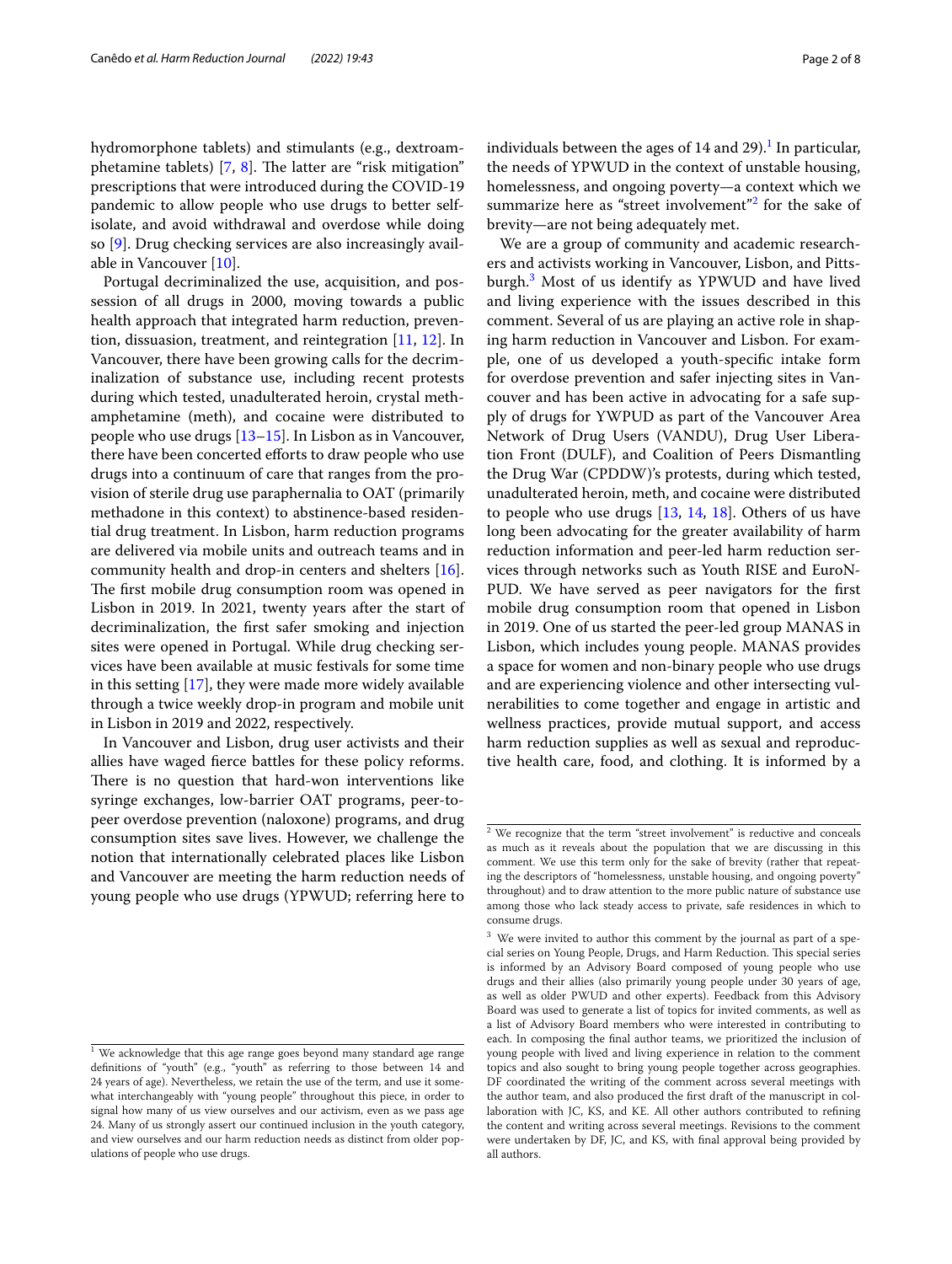commitment to fostering solidarity and engagement and recognizing intersectionality. The individuals involved in this group include those who are involved in sex work, living with HIV, and racialized, many of whom are navigating the institutional violence of child apprehensions. MANAS allows YPWUD to gather, imagine diferent futures together, and plan direct actions such as fghting for a permanent 24-h peer-run drop-in space.

# **Young people use drugs**

We know that young people—even very young people use drugs. For example, many of us, as well as the people we have encountered through our research and life experiences, started using drugs (and not just cannabis) between the ages of 10 and 12. Young people use drugs for a lot of diferent reasons. Drugs are a source of sociality, pleasure, and fun, as well as a means of navigating boredom, physical, psychological and emotional pain, trauma, and forms of historical and structural oppression along axes of race, class, gender, sexuality, and ability [\[19](#page-6-18), [20\]](#page-6-19). YPWUD in the context of street involvement often use stimulants such as meth and crack cocaine (crack) in order to stay awake outside for long periods of time to protect themselves and their belongings and to generate income [[21\]](#page-6-20). Drugs themselves can be forms of harm reduction and treatment. For example, YPWUD in Vancouver and Lisbon use cannabis to mediate their use of substances such as crack, meth, heroin, and fentanyl [\[22](#page-6-21)]. In Vancouver, some YPWUD use meth to stop using crack, heroin, and fentanyl [[21\]](#page-6-20). Stimulants like meth and crack can also be a means of mediating the sedating efects of methadone and some psychotropic medications. All of these examples demonstrate how YPWUD often carefully regulate their substance use to achieve desired efects and afects [[20\]](#page-6-19).

Young people use drugs, and they are also dying from overdoses. Since an official public health emergency was declared in the Canadian province of British Columbia (where Vancouver is located) in 2016, over 9230 people, including over 1720 young people under 30 years of age, have lost their lives to overdose [[23\]](#page-6-22). Many of these deaths occurred among YPWUD in the context of street involvement. While Portugal is not in the midst of an overdose crisis, there are high and rising levels of heroin and crack use in this setting, and overdoses are increasing [[24\]](#page-6-23). Young people use drugs for reasons that are often highly logical given their lived realities, and the need to reduce harms among YPWUD is clear. Despite this, harm reduction services, programs, and sites do not sufficiently meet the needs of youth in Vancouver and Portugal. When it comes to YPWUD, there continues to be an impetus towards the eradication of drug use. The goal is to "save" youth from drugs by encouraging them

towards complete abstinence. In our experience, many parents, caregivers, providers, workers, and decisionmakers seem to think that connecting young people with harm reduction will further "encourage" drug use rather than put a stop to it.

YPWUD often don't get the chance to explain their drug use to the older people in their lives. They don't get the chance to tell these individuals about what drugs are *doing* for them, such as helping to mediate physical, psychological and emotional pain and suicidality, stay safe and generate income, and fnd moments of pleasure and fun in the context of entrenched socio-economic marginalization, exclusion, and intimate and institutional violence. Instead, when a young person's drug use is discovered in places such as schools, shelters, foster care and group homes, and certain types of governmentsubsidized housing environments, they are sometimes punished, including getting kicked out of these places [[25,](#page-6-24) [26\]](#page-6-25). When YPWUD are not being driven away from care, they often face caregivers and providers who do not want to listen, and instead adopt a paternalistic "I know best" or "I need to save you" approach [[26](#page-6-25), [27\]](#page-7-0). BIPOC YPWUD in particular encounter paternalistic and judgemental attitudes in encounters with caregivers and providers, because systemic racism means that Black and Brown bodies and bodily practices are often viewed as inherently "at risk," "risky," and in need of intervention oftentimes via hospitalization and incarceration [[28\]](#page-7-1).

In Vancouver and Lisbon, young people who use crack or meth on the streets are often framed as "aggressive," "dangerous," and "mentally ill," and these understandings can combine with racism and other forms of structural oppression (classism, ableism, cis-heteropatriarchy) to reinforce paternalistic and coercive approaches to care on the part of caregivers, providers, and others [\[20](#page-6-19)]. In both settings, young people who use stimulants are frequently institutionalized in psychiatric units for treatment. While hospitalization may respond to YPWUD's acute and short-term needs, detainment in psychiatric units can be a negative and traumatizing experience, particularly for YPWUD who have experienced multiple institutionalizations across their lives and across generations, as is the case for many Indigenous YPWUD in Canada [\[29](#page-7-2)]. Even so, there are growing calls across British Columbia for the involuntary hospitalization of YPWUD following overdose events [\[30](#page-7-3)].

### **Care and control**

Despite the relatively progressive policy landscapes of both Vancouver and Lisbon, the soft left hand of lowbarrier harm reduction programs continues to be paired with the hard right hand of criminal sanctions and other forms of control in both settings [\[31](#page-7-4)]. In Vancouver and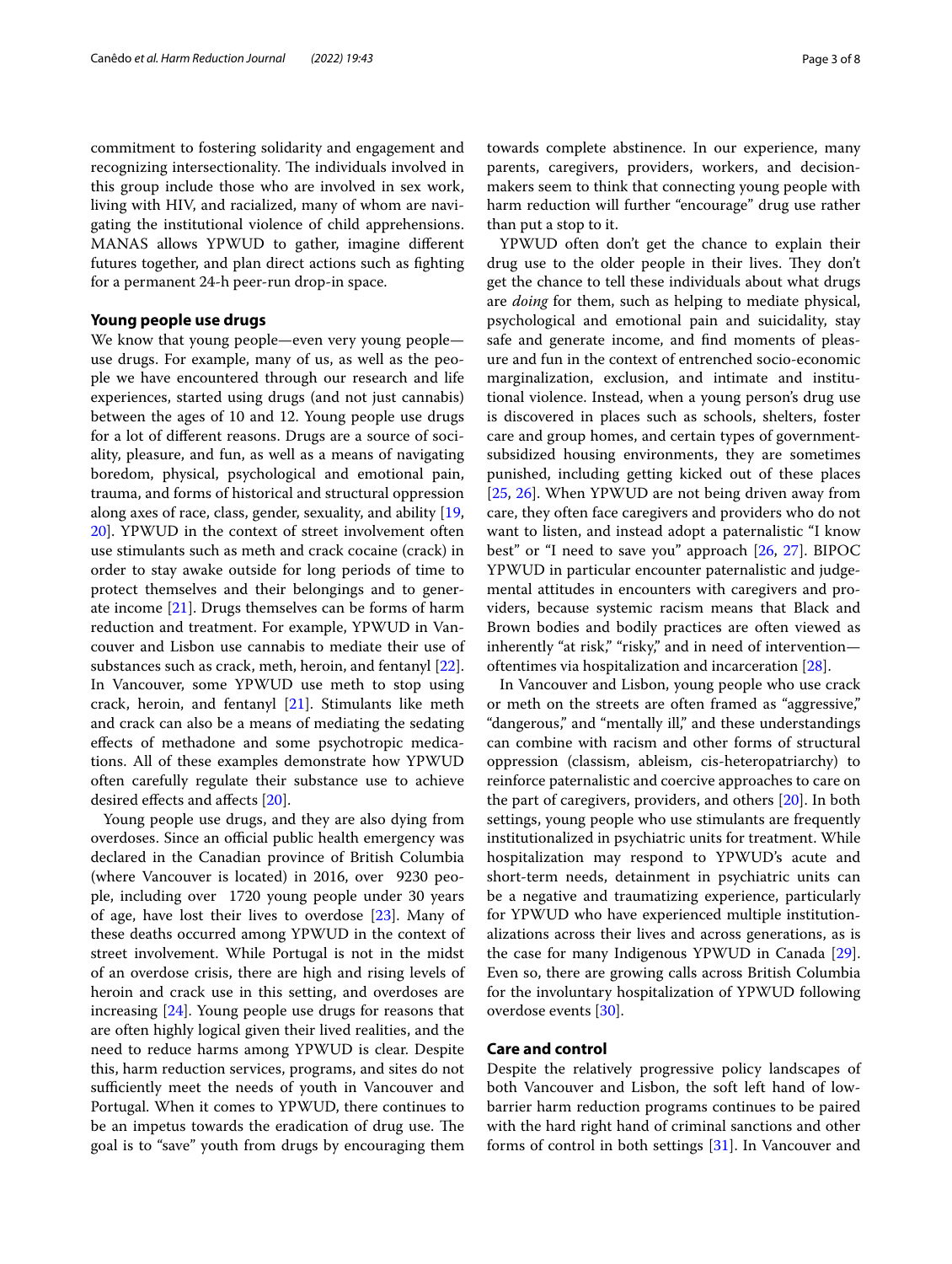Lisbon, police are often tasked with identifying "problem" YPWUD and making referrals to services [\[11](#page-6-10)]. While accessing these services is technically voluntary in Portugal, physically presenting oneself before the Commissions for the Dissuasion of Drug Addiction is mandatory for those who are caught using drugs (including cannabis), and accepting "invitations to treatment" can be enforced by fnes and other kinds of sanctions. In fact, the last decade has seen a sharp increase in criminal sanctions targeted at people who use drugs in Portu-gal, despite decriminalization [[11\]](#page-6-10).<sup>4</sup> In Vancouver, people who use drugs in the context of street involvement continue to be heavily criminalized, and as mentioned above, there have been growing calls for the decriminalization of substance use in this setting [\[15\]](#page-6-13).

Youth-dedicated drop-in centers and "one-stop-shop" service hubs that prioritize harm reduction are a better primary point of care for YPWUD than hospitals or criminal justice facilities. These kinds of centers and hubs do exist in Vancouver. They provide a range of harm reduction, drug use, mental health, and social services and are critical supports for YPWUD in this setting. In Portugal, harm reduction programs and centers are more explicitly targeted towards higher-income and older (>18 years of age) YPWUD, such as those who use drugs at music festivals. In Lisbon, YPWUD in the context of street involvement have largely been left out of efforts to scale up harm reduction interventions, including in response to the COVID-19 pandemic [\[16\]](#page-6-14).

In both Vancouver and Lisbon, YPWUD in the context of street involvement can experience challenges accessing centers, hubs, and programs even when they are included in program mandates. Many of these challenges arise from the everyday emergencies of ongoing poverty and addiction. Many YPWUD must daily navigate meeting their basic needs and high levels of violence connected to criminalized forms of income generation such as drug dealing and sex work. In this context, attending appointments or particular drop-in hours and modulating behavior to adhere to rules becomes difficult or impossible. Altercations with staff can lead to getting kicked out and avoiding these places in the future, cutting YPWUD off from much needed care and support. In Vancouver, some centers and hubs involve a level of surveillance that

discourages YPWUD from accessing them. For example, in some places fles are used to track how often a young person has accessed sterile drug use supplies, and this information may be shared with various providers and workers. Young people navigating pregnancy and parenting may be particularly afraid to go to these places out of a fear that if they access harm reduction supplies or seek help with their drug use, they may lose custody of children. Younger youth, and in particular younger Indigenous youth, may fear that accessing harm reduction supplies will precipitate a call to child protective services and removal from their families of origin, because systemic racism within the British Columbia child welfare system means that Indigenous children and youth are disproportionately placed in government care [\[25](#page-6-24)]. For YPWUD outside of major city centers, hubs and centers can be difficult to get to.

### **Critical gaps**

In Vancouver and Lisbon, there are other critical gaps in harm reduction services and programs for YPWUD as well. In both settings, youth-dedicated safer injection, safer smoking, and overdose prevention sites do not exist. The COVID-19 pandemic prompted a scaling up of harm reduction initiatives in both Vancouver and Lisbon [[9,](#page-6-8) [16](#page-6-14)]. And yet, in Lisbon, interventions such as a new shelter that includes access to a safer consumption space (via a mobile drug consumption room) was not designed to include youth. In Vancouver, even when YPWUD are allowed to use those safer consumption sites that do exist, they often don't feel comfortable in these adult-oriented spaces.

In our experience, adult-oriented safer consumption spaces can be intimidating for YPWUD, who don't always feel like they can ask questions or get appropriate help in these places. In adult-oriented spaces, it can seem like everyone already knows what they are doing and what they *want* to be doing when it comes to their substance use, and many YPWUD feel like they have to imply that they are equally experienced and confdent in their decisions about drugs when they are in these places. YPWUD may also worry that if they access adult-oriented safer consumption spaces, someone might report them to child protective services, or tell a family member, caregiver, provider, or worker that they were seen there. In Vancouver, we have seen YPWUD turned away from adult-oriented safer consumption spaces because they looked "too young" and "too healthy" to be using drugs intensively, or "didn't have any track marks." When YPWUD are uncomfortable or actively turned away, it can drive them even further away from life-saving care.

<span id="page-3-0"></span> $4$  This shift is largely attributable to the 2008 Supreme Court Justice judgement (n. 8/2008) that re-established the crime of drug use (article 40, Decree-Law n. 15/93) when the quantity of drugs found on an individual exceeds the average individual use for a period of 10 days (behavior punishable by fnes, community service, or even imprisonment for up to one year). Drug user activists in Vancouver have taken note of this shift in Portuguese drug policy and rising rates of criminal sanctions. As decriminalization is hotly debated in British Columbia and elsewhere across Canada, activists are demanding drug possession thresholds that will meaningfully curtail the police's ability to criminalize people who use drugs.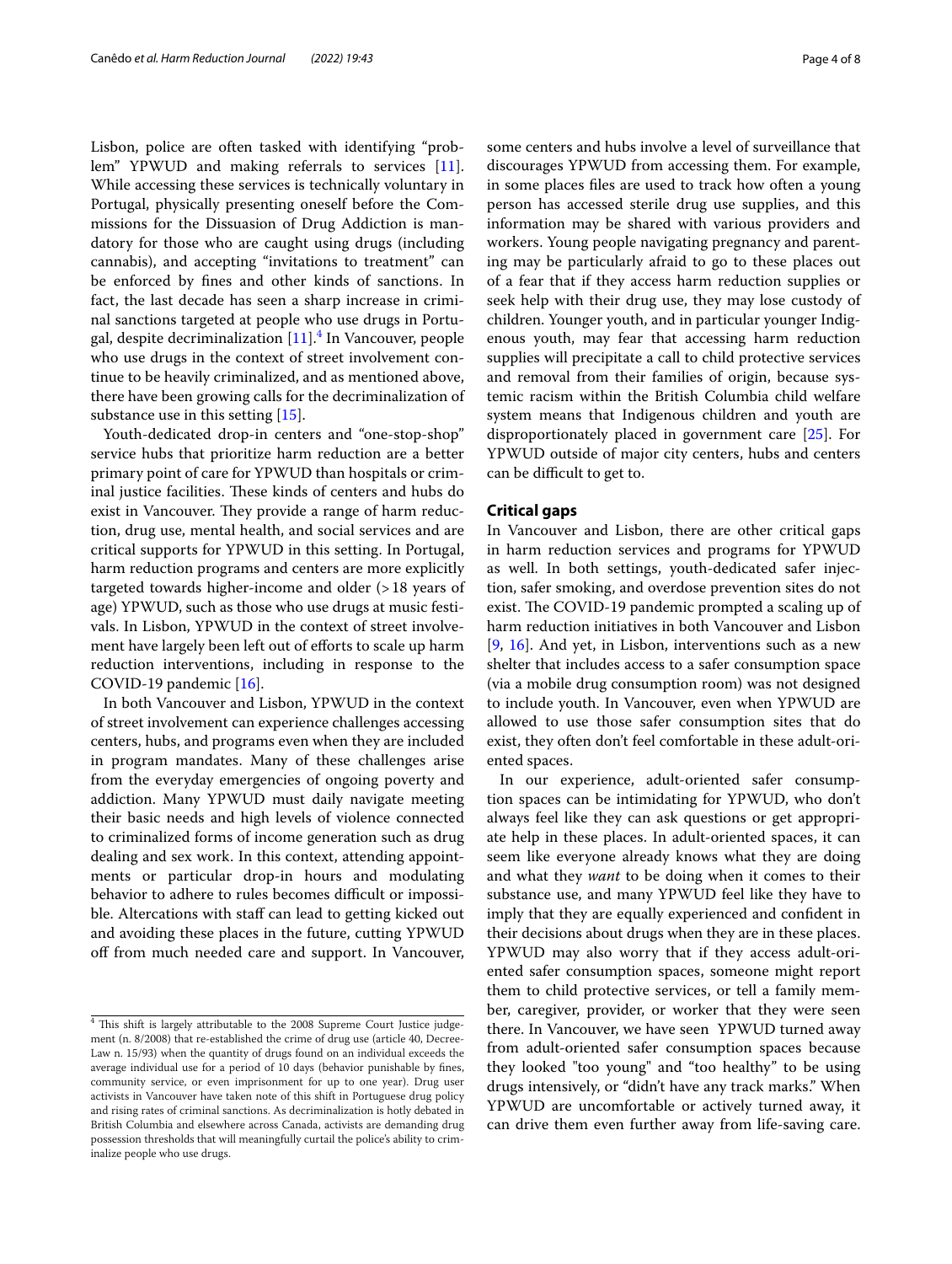It can also send the message that their lives are not worth saving.

In Portugal, safer drug consumption spaces in general are not widely available (the frst safer smoking and injecting sites were opened in 2021), and there are no youth-dedicated spaces. Drug checking is only available in Lisbon, and take-home naloxone kits and peer-topeer overdose prevention (naloxone) programs are also not available despite ongoing advocacy. In both Vancouver and Lisbon, there has been a primary focus on connecting people who use drugs with OAT and sterile drug use paraphernalia. As others have argued, the focus is on mediating drug-related risks and harms (e.g., syringe sharing, blood borne infections), and treating substance use "disorders" via licit replacement therapies (e.g., methadone, buprenorphine-naloxone), rather than on making the use of substances such as heroin, fentanyl, crack, and meth safer via safe supply and harm reduction programs [[11\]](#page-6-10). In both settings, a focus on substance use as either criminal or pathological undermines the self-determination of YPWUD in relation to their drug use, harm reduction, and care.

# **Nothing about us without us—including YPWUD**

Harm reduction began as a grassroots initiative led by people who use drugs, activists, and their allies [\[2](#page-6-1), [32](#page-7-5)]. In Vancouver and Lisbon, people with lived and living experience continue to rally behind the demand "Nothing about us without us," which was frst coined by disability rights activists in the 1990s [\[33\]](#page-7-6) and became a mantra of the Vancouver Declaration manifesto released by the International Network of People Who Use Drugs [[34\]](#page-7-7). And yet, in both Vancouver and Lisbon, YPWUD can be left out of grassroots harm reduction movements. For example, when the frst drug users' association was created in Portugal in 2009, there were no youth members. Today, youth can become members, and cooperation between older and younger people who use drugs is growing as activists push for the implementation of community-led harm reduction interventions (e.g., peer-run drop-in spaces) that have received greater attention for their efficacy during the COVID-19 pandemic  $[16]$  $[16]$ .

In both Vancouver and Lisbon, we have observed that some of the benefts of harm reduction have been lost as the movement has become increasingly medicalized and professionalized. When harm reduction is spearheaded by clinicians, researchers, and other "professionals" rather than people with lived and living experience, it can become a part of the pathologization of drug use and people who use drugs. For example, in Vancouver it was once the norm to access harm reduction supplies and information from social spatial networks of people who use drugs, including YPWUD, engaged in "doing their own outreach out of their backpacks." Today, many YPWUD access supplies from professionals they don't know, sitting at the front desks of their housing buildings or clinics. These professionals can seem unfriendly and judgemental about handing out supplies to YPWUD and especially those under 18.

# **Calls to action**

To conclude, we make several calls to action to support the harm reduction needs of YPWUD in the context of street involvement in and beyond our settings:

- 1. We oppose approaches to preventing drug-related harms among young people, including very young people, that are premised on abstinence. We want accurate information about the risks and benefts of diferent drugs and how to practice diferent kinds of harm reduction in our schools and communities.
- 2. Young people's engagement with harm reduction programs and sites should be kept confdential in order to encourage relationship- and trust-building and enduring connections with care. Those providing harm reduction to youth should always collaborate closely with them to determine what (if anything) regarding their drug use and harm reduction practices can be shared with family members, caregivers, staf, providers, and workers from the various systems of care and supervision that YPWUD often traverse.
- 3. We demand investment in low-barrier, youth-dedicated, and *youth-led* harm reduction programs and spaces, including safer consumption, drug checking, shelter, and housing sites. Ideally, youthoriented safer consumption sites should have a non-clinical, relaxed feel to them, and include a welcoming drop-in space alongside private spaces for safer consumption. These should be places where YPWUD can access harm reduction supplies and information as well as food and other basic necessities. They should be staffed by a mix of peers and providers with experience providing non-judgemental care, support, and camaraderie to YPWUD. The focus should be on relationship-, trust-, and future-building, not damage, defcits, and the past [\[35\]](#page-7-8).
- 4. Youth-oriented safer consumption, drug checking, shelter, and housing programs and spaces must account for the needs of youth who use stimulants and polysubstance-using youth. They must also account for the needs of BIPOC youth, gender diverse and queer youth, and self-identifed young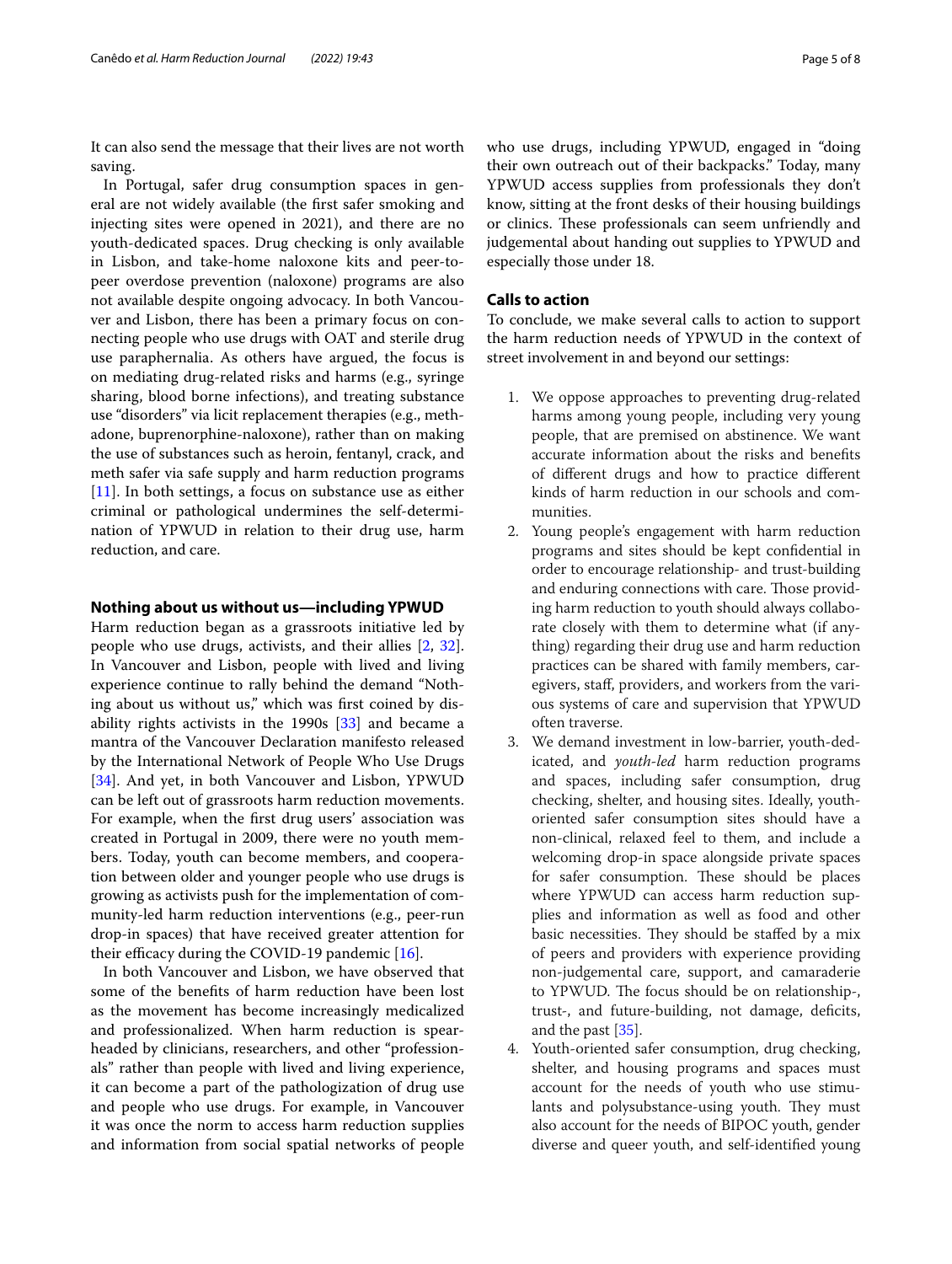women. There should be dedicated programing and hours for young women (at least partially stafed by young women), gender diverse and queer youth (at least partially stafed by gender diverse and queer young people), and BIPOC youth (at least partially stafed by BIPOC young people). Mobile outreach vans and safer consumption rooms are critical to making harm reduction and other forms of support more accessible to YPWUD in the context of street involvement, and in particular those who are not residing in city centers.

- 5. Stop pathologizing YPWUD and trying to "save" or "fx" us. Recognize that we have the human right to make decisions for ourselves and keep ourselves safe. We demand an end to compulsory or involuntary abstinence-based treatment programs. Instead, we want to be listened to regarding what drugs *do* for us, socially, physically, mentally, and emotionally, in our daily lives [[26](#page-6-25)]. Youth-dedicated drop-in centers and service hubs should center relationship- and trust-building and harm reduction, with treatments such as OAT easily available *to those who indicate they want these*. Comprehensive sexual and reproductive health services should also be available. When it comes to any kind of treatment, YPWUD should be empowered with decision-making power regarding plans and timelines [\[36\]](#page-7-9). In Portugal, we follow others in suggesting that appearance before the Commissions for the Dissuasion of Drug Addiction should be conditional on the consent of the young person, who should be able to decide whether to undergo any type of evaluation, diagnosis, and therapeutic intervention [\[11](#page-6-10)]. In Vancouver, we add our voices to those strongly cautioning against the involuntary detainment of YPWUD, including following an overdose event [[29](#page-7-2), [37,](#page-7-10) [38](#page-7-11)]. While we recognize that those providing care to YPWUD are often desperate to forcibly intervene, our research and experience demonstrates that involuntary approaches can push some youth further away from life-saving care, including during those moments when they are most vulnerable. For example, we know of instances when a young person hesitated to call emergency services while witnessing a friend overdosing, or attempted to escape from an ambulance, in order to avoid detention in hospital and other kinds of repercussions.
- 6. The services and systems that YPWUD traverse must be re-designed to foster youth's self-determination in relation to their drug use, harm reduction, care, and families. YPWUD should be represented, engaged with, and empowered as citizens

capable of making their own decisions. In our opinion, this is at the heart of what it means to practice trauma informed and culturally safe care. YPWUD who are in government care (i.e., living in foster care and group homes and independent living arrangements) must be able to access harm reduction services without fear of discipline and repercussions, including being placed in psychiatric wards, youth detention centers, and certain kinds of housing environments by social workers and teams as a "last resort" attempt to "fix" their substance use. These approaches are often isolating and traumatizing, leading young people to begin evading care altogether and putting them at greater risk for overdose and death. Youth who are aging out of government care and other services and systems must receive assistance with transitioning across services and systems, as well as continued fnancial support, so that they are not left without harm reduction and other kinds of support.

- 7. In Vancouver, we add our voices to those demanding the decriminalization of drug use, while at the same time cautioning that decriminalization—as it has played out in Portugal, for example—does not in and of itself constitute an end to the war on drugs [[39\]](#page-7-12). We demand that YPWUD be at the table in a meaningful way (and not just as token participants in the process) as plans for decriminalization in Vancouver and shifts to the Portugal model are formulated and rolled out.
- 8. In Vancouver and Lisbon, we add our voices to those demanding a safe supply of drugs via peer-led compassion clubs that sell pharmaceutical grade cannabis, heroin, cocaine, and meth to those over 18 years of age [[14](#page-6-16)].
- 9. Youth voices should be better integrated into both bottom up, grassroots *and* top down, state-sponsored harm reduction movements and initiatives. Harm reduction organizing and programming must be informed by an intersectional lens. It is critical to recognize and respond to how the risks and harms experienced by YPWUD are shaped by intersections of class, race, gender, sexuality, and ability. It is also important to recognize the intersections between drug user activism, anti-poverty activism, housing activism, and sexual health activism. Harm reduction organizing and action should make space for collective action and solidarity when there are overlapping positionalities, concerns, and priorities. It must also be cognizant of the need to hold space for those experiencing structural oppression (i.e., intersections of racism, classism, ableism, and cis-heteropatriarchy).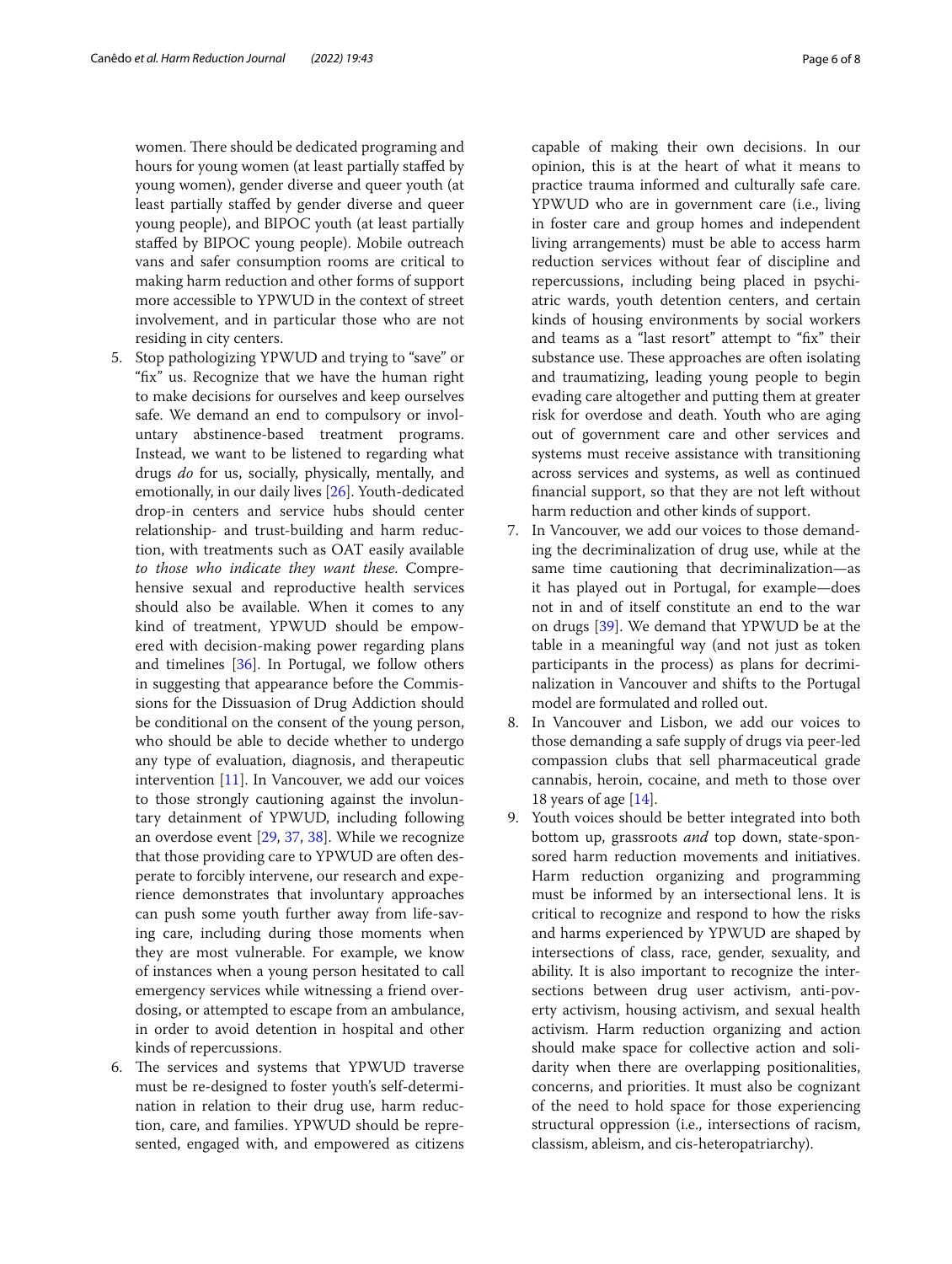10. YPWUD in the context of greater privilege, as well as allies, should focus energy on fostering and extending the activism of YPWUD in the context of street involvement, creating vertical connections to power as well as horizontal connections across communities of people who use drugs. The goal is to grow a diverse and strong collective of YPWUD locally in Vancouver and Lisbon, as well as nationally and internationally.

#### **Acknowledgements**

This work is dedicated to the young people who have lost their lives to overdose in our settings. We remember you, and we miss you. We also wish to thank Madison Thulien and Cathy Chabot for their contributions to this collaborative project.

#### **Authors' contributions**

All authors contributed to the conceptualization of the comment. DF prepared a frst draft of the manuscript in collaboration with JC, KS, and KE. All authors read and approved the fnal manuscript.

#### **Funding**

This work was supported by the Canadian Institutes of Health Research (OCC-154893, PJT-153239), SickKids Foundation (160823), Vancouver Foundation (20R01810), and Frayme (2741469749). RK and DF are supported by Scholar Awards from the Michael Smith Health Research BC.

#### **Availability of data and materials**

Not applicable.

#### **Declarations**

**Ethics approval and consent to participate** Not applicable.

#### **Consent for publication**

Not applicable.

#### **Competing interests**

The authors declare that they have no competing interests.

#### **Author details**

<sup>1</sup>GAT (Grupo de Ativistas Em Tratamentos), Avenida Paris, 4 - 1º direito, 1000-228 Lisbon, Portugal. <sup>2</sup>MANAS, Lisbon, Portugal. <sup>3</sup>'Namgis First Nation, Alert Bay, Canada. <sup>4</sup> Coalition of Peers Dismantling the Drug War, Vancouver, Canada. <sup>5</sup> British Columbia Center on Substance Use, 400-1045 Howe Street, Vancouver V6Z 2A9, Canada. <sup>6</sup>Youth RISE, Sneem, Ireland. <sup>7</sup>Department of Medicine, University of British Columbia, Vancouver, Canada.

#### Received: 6 December 2021 Accepted: 3 March 2022 Published online: 04 May 2022

#### **References**

- <span id="page-6-0"></span>1. World Health Organization, United Nations on Drugs and Crime, Joint United Nations Programme on HIV/AIDS. Technical Guide for Countries to Set Targets for Universal Access to HIV Prevention, Treatment and Care for Injecting Drug Users. 2012. [https://www.who.int/publications-detail-redir](https://www.who.int/publications-detail-redirect/978924150437) [ect/978924150437.](https://www.who.int/publications-detail-redirect/978924150437) Accessed 28 Feb 2022.
- <span id="page-6-1"></span>2. Lupick T. Flighting for space. Vancouver: Arsenal Pulp Press; 2017.
- <span id="page-6-2"></span>3. City of Vancouver. Four pillars drug strategy. 2021. [http://vancouver.ca/](http://vancouver.ca/people-programs/four-pillars-drug-strategy.aspx) [people-programs/four-pillars-drug-strategy.aspx.](http://vancouver.ca/people-programs/four-pillars-drug-strategy.aspx) Accessed 28 Feb 2022.
- <span id="page-6-3"></span>4. Wallace B, Pagan F, Pauly BB. The implementation of overdose prevention sites as a novel and nimble response during an illegal drug overdose public health emergency. Int J Drug Policy. 2019;66:64–72.
- <span id="page-6-4"></span>5. Dogherty E, Patterson C, Gagnon M, Harrison S, Chase J, Boerstler J, et al. Implementation of a nurse-led overdose prevention site in a hospital setting: lessons learned from St. Paul's Hospital, Vancouver, Canada. Harm Reduct J. 2022;19(1):13.
- <span id="page-6-5"></span>6. British Columbia Centre for Disease Control. Toward the Heart n.d. [https://](https://towardtheheart.com/) [towardtheheart.com/](https://towardtheheart.com/). Accessed 28 Feb 2022.
- <span id="page-6-6"></span>7. Providence Health Care. Rapid Access Addiction Clinic n.d. [https://www.](https://www.providencehealthcare.org/rapid-access-addiction-clinic-raac) [providencehealthcare.org/rapid-access-addiction-clinic-raac](https://www.providencehealthcare.org/rapid-access-addiction-clinic-raac). Accessed 28 Feb 2022.
- <span id="page-6-7"></span>8. British Columbia Centre on Substance Use and British Columbia Ministry of Health. Treatment of opioid use disorder for youth guideline supplement. 2018. [https://www.bccsu.ca/care-guidance-publications/.](https://www.bccsu.ca/care-guidance-publications/) Accessed 28 Feb 2022.
- <span id="page-6-8"></span>British Columbia Centre on Substance Use. Risk mitigation in the context of dual public health emergencies. 2020. [https://www.bccsu.ca/risk-mitig](https://www.bccsu.ca/risk-mitigation-in-the-context-of-dual-public-health-emergencies-v1-5/) [ation-in-the-context-of-dual-public-health-emergencies-v1-5/](https://www.bccsu.ca/risk-mitigation-in-the-context-of-dual-public-health-emergencies-v1-5/). Accessed 28 Feb 2022.
- <span id="page-6-9"></span>10. Bardwell G, Kerr T. Drug checking: a potential solution to the opioid overdose epidemic? Subst Abuse Treat Prev Policy. 2018;13(1):1–3.
- <span id="page-6-10"></span>11. Rêgo X, Oliveira MJ, Lameira C, Cruz OS. 20 years of Portuguese drug policy-developments, challenges and the quest for human rights. Subst Abuse Treat Prev Policy. 2021;16(1):1–11.
- <span id="page-6-11"></span>12. Greenwald G. Drug decriminalization in Portugal: lessons for creating fair and successful drug policies. Cato Institute. 2009. [https://www.cato.org/](https://www.cato.org/white-paper/drug-decriminalization-portugal-lessons-creating-fair-successful-drug-policies) [white-paper/drug-decriminalization-portugal-lessons-creating-fair-succe](https://www.cato.org/white-paper/drug-decriminalization-portugal-lessons-creating-fair-successful-drug-policies) [ssful-drug-policies](https://www.cato.org/white-paper/drug-decriminalization-portugal-lessons-creating-fair-successful-drug-policies). Accessed 28 Feb 2022.
- <span id="page-6-12"></span>13. Moakley P. The 'safe supply' movement aims to curb drug deaths linked to the opioid crisis. Time. 2021. [https://time.com/6108812/drug-deaths](https://time.com/6108812/drug-deaths-safe-supply-opioids/) [safe-supply-opioids/.](https://time.com/6108812/drug-deaths-safe-supply-opioids/) Accessed 28 Feb 2022.
- <span id="page-6-16"></span>14. Drug users' liberation front. n.d. <https://www.dulf.ca/home>. Accessed 28 Feb 2022.
- <span id="page-6-13"></span>15. Maynard R, Jozaghi E, Vandu W. British Columbia Association of People on Opiate Maintenance. The drug war must end: The right to life, liberty and security of the person during the COVID-19 pandemic for people who use drugs. Harm Reduct J. 2021;18(1):21.
- <span id="page-6-14"></span>16. Fuertes R, Belo E, Merendeiro C, Curado A, Gautier D, Neto A, et al. Lisbon's COVID 19 response: harm reduction interventions for people who use alcohol and other drugs in emergency shelters. Harm Reduct J. 2021;18(1):13.
- <span id="page-6-15"></span>17. Valente H, Martins D, Carvalho H, Pires CV, Carvalho MC, Pinto M, et al. Evaluation of a drug checking service at a large scale electronic music festival in Portugal. Int J Drug Policy. 2019;73:88–95.
- <span id="page-6-17"></span>18. Coalition of Peers Dismantling the Drug War. n.d. [https://www.cpddw.ca/.](https://www.cpddw.ca/) Accessed 28 Feb 2022.
- <span id="page-6-18"></span>19. Fast D. Going nowhere: ambivalence about drug treatment during an overdose public health emergency in Vancouver. Med Anthropol Q. 2021;35(2):209–25.
- <span id="page-6-19"></span>20. Cruz O. Histórias e trajectórias de consumidores 'não problemáticos' de drogas ilícitas. Braga: Universidade do Minho; 2011.
- <span id="page-6-20"></span>21. Fast D, Kerr T, Wood E, Small W. The multiple truths about crystal meth among young people entrenched in an urban drug scene: a longitudinal ethnographic investigation. Soc Sci Med. 2014;110:41–8.
- <span id="page-6-21"></span>22. Paul B, Thulien M, Knight R, Milloy M, Howard B, Nelson S, et al. "Something that actually works": Cannabis use among young people in the context of street entrenchment. PLoS ONE. 2020;15(7):e0236243.
- <span id="page-6-22"></span>23. British Columbia Coroners Service. Illicit drug toxicity deaths in BC January 1, 2012–January 31, 2022. 2022. [https://www2.gov.bc.ca/assets/gov/](https://www2.gov.bc.ca/assets/gov/birth-adoption-death-marriage-and-divorce/deaths/coroners-service/statistical/illicit-drug.pdf) [birth-adoption-death-marriage-and-divorce/deaths/coroners-service/](https://www2.gov.bc.ca/assets/gov/birth-adoption-death-marriage-and-divorce/deaths/coroners-service/statistical/illicit-drug.pdf) [statistical/illicit-drug.pdf](https://www2.gov.bc.ca/assets/gov/birth-adoption-death-marriage-and-divorce/deaths/coroners-service/statistical/illicit-drug.pdf). Accessed 21 Mar 2022.
- <span id="page-6-23"></span>24. Serviço de Intervenção nos Comportamentos e nas Dependências. Relatório Anual 2019 - A Situação do País em matéria de Drogas e Toxicodependências. 2020. [https://www.sicad.pt/PT/Publicacoes/Paginas/](https://www.sicad.pt/PT/Publicacoes/Paginas/default.aspx) [default.aspx.](https://www.sicad.pt/PT/Publicacoes/Paginas/default.aspx) Accessed 28 Feb 2022.
- <span id="page-6-24"></span>25. British Columbia Representative for Children and Youth. Skye's legacy: a focus on belonging. 2021. [https://rcybc.ca/reports-and-publications/](https://rcybc.ca/reports-and-publications/skye/) [skye/](https://rcybc.ca/reports-and-publications/skye/). Accessed 28 Feb 2022.
- <span id="page-6-25"></span>26. British Columbia Representative for Children and Youth. Time to listen: youth's voices on substance use. 2018. [https://rcybc.ca/reports-and-publi](https://rcybc.ca/reports-and-publications/reports/reviews-and-investigations/time-to-listen-youth-voices-on-substance-use/) [cations/reports/reviews-and-investigations/time-to-listen-youth-voices](https://rcybc.ca/reports-and-publications/reports/reviews-and-investigations/time-to-listen-youth-voices-on-substance-use/) [on-substance-use/.](https://rcybc.ca/reports-and-publications/reports/reviews-and-investigations/time-to-listen-youth-voices-on-substance-use/) Accessed 28 Feb 2022.